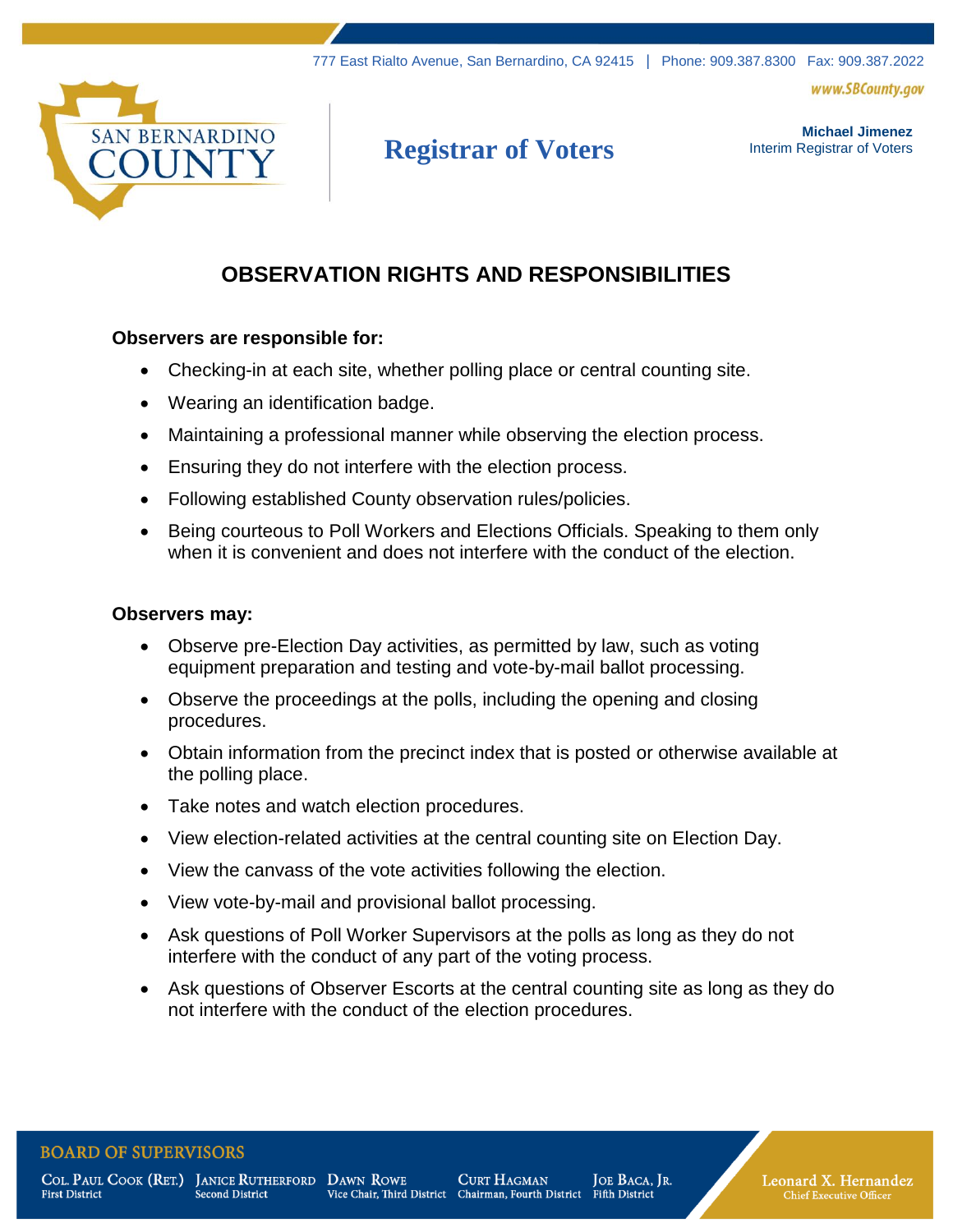#### **Observers may not:**

- Interfere, in the judgment of the elections official, with the conduct of the election.
- Physically handle any voting materials or equipment without the express permission of the elections official.
- Move or rearrange tables, chairs, or voting booths at the polling place or central counting facility.
- Sit at the official worktables or view confidential voter information on any computer terminal of document.
- Communicate with voters within 100 feet of the entrance to, or inside of, a polling place, an elections official's office, or an early vote site, by encouraging them to vote for or against a person or a measure or regarding the voter's qualifications to vote.
- Directly challenge a voter at a polling place or early vote site. Only a member of a precinct board may do so, based on evidence presented.
- Display any campaign material or wear campaign badges, buttons, or apparel.
- Wear the uniform of a peace officer, a private guard, or security personnel.
- Use cellular phones, pagers, or two-way radios inside the polling place and/or within 100 feet of the entrance to the polling place.
- Talk to or attempt to stop Poll Workers of the central counting site workers while they are processing ballots.
- Use the telephones, computers, or other polling place facilities, including staff breakrooms, at polling places or the central counting site.
- Touch election personnel.
- Eat or drink in the polls or the central counting site.
- Assist in operations at any polling place or the central counting site.
- Prevent other Observers from observing materials or a process.
- Enter secure areas without the express permission of the elections official.

#### **Elections officials are responsible for:**

- Maintaining the integrity of the administration of the election and determining observer misconduct or interference.
- Establishing security rules for public observation. Examples of such rules are the use of sign-in sheets and identification badges and prohibiting the use of cell phones, pagers, cameras, and other audio or video equipment or electronic devices.